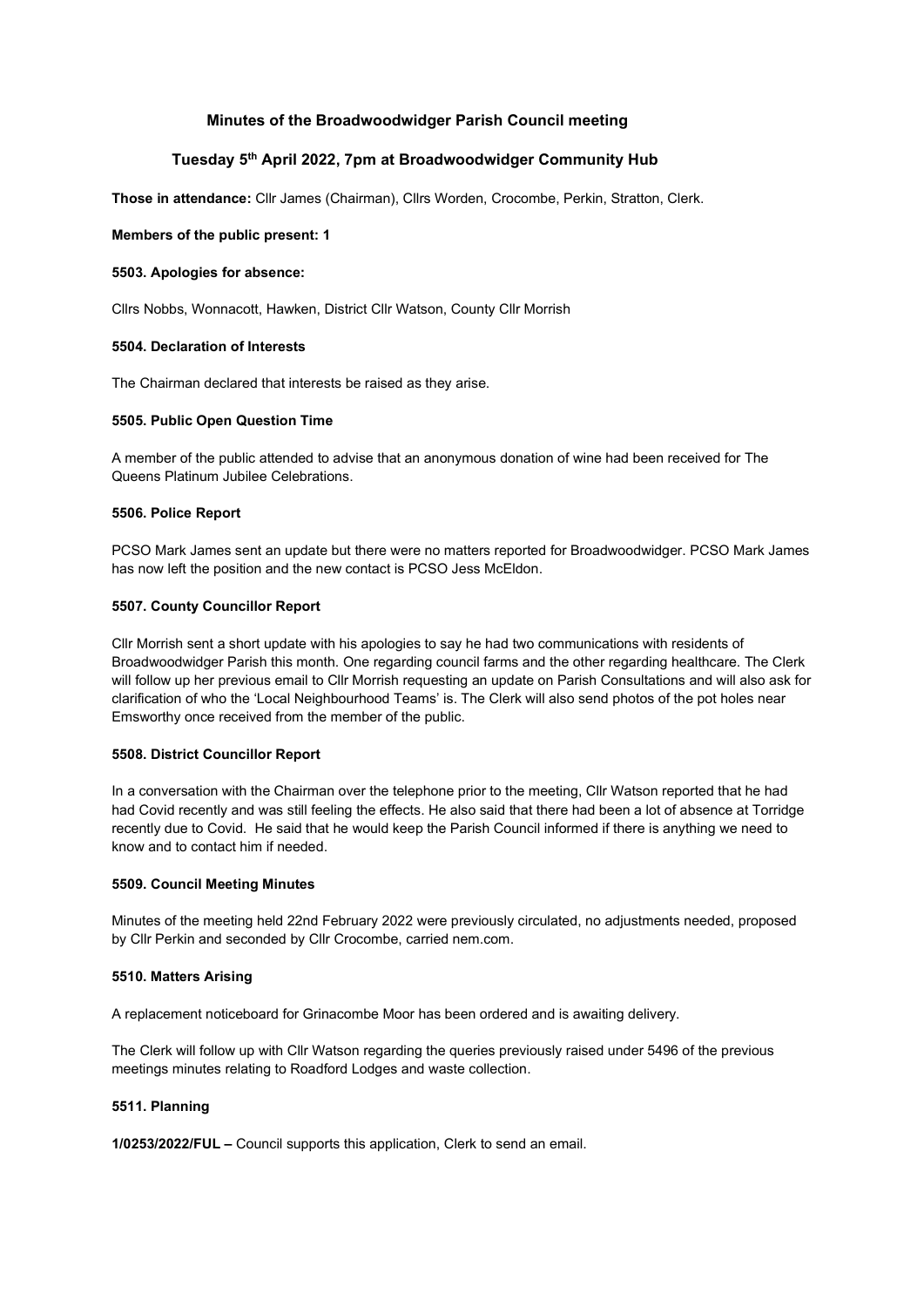## 5512. Natwest Bank

Both signatories of the bank account now have access to Bankline and we can make transactions via bank transfer.

#### 5513. Southwest Lakes Trust

A response was received regarding the concerns over ash die back. It reads 'Thank you for your note from Broadwoodwidger Parish Council regarding trees at Roadford Lake. Please advise the council that we have a tree inspection management system in place and have done so for many years, you may also be aware that after inspection we have recently removed some ash from along the paths ways at Roadford. I thank for you for interest in the site and raising concerns about ash die back which is a hot subject for all land managers. If you need to contact someone about Roadford in the future the best person to contact will be Matt Lennox based at the activity centre.' Council agreed no further action is needed.

## 5514. Broadwoodwidger WI

A letter has been received to advise that the Broadwoodwidger WI has gone into suspension. They have donated £100 towards the Jubilee fund and the £30 credit they have with the Hub can also be added to the donation. The Clerk will send a response thanking them for their generous donation and expressing regret that they have entered suspension.

### 5515. Parish Council Publication Scheme

The Clerk will fill in as much of the information as possible and agenda the item to be raised again for completion and approval at a future meeting.

## 5516. Accounts due for payment.

Clerks Wages - £286.00

Clerks Expenses - £806.38 (Noticeboard)

Clerks Expenses - £59.99 (Microsoft 365 for new laptop)

DALC Annual Membership - £152.63

Accounts proposed by Cllr Stratton seconded by Cllr Perkin. Carried nem.com.

The Clerk will speak to other parish clerks about procedures for purchasing parish items where payment is required with the order.

### 5517. To Receive Correspondence

An Art Exhibition is being held in Falmouth Art Gallery between April 2 and June 18 and is open to the public 'Polperro – Cornwall's Forgotten Art Centre' – more information available from the Clerk.

The Clerk had previously circulated an update regarding Torridge leisure centres. The Clerk will ask Cllr Watson who the committee members are for 'Active Torridge' and what the budget is.